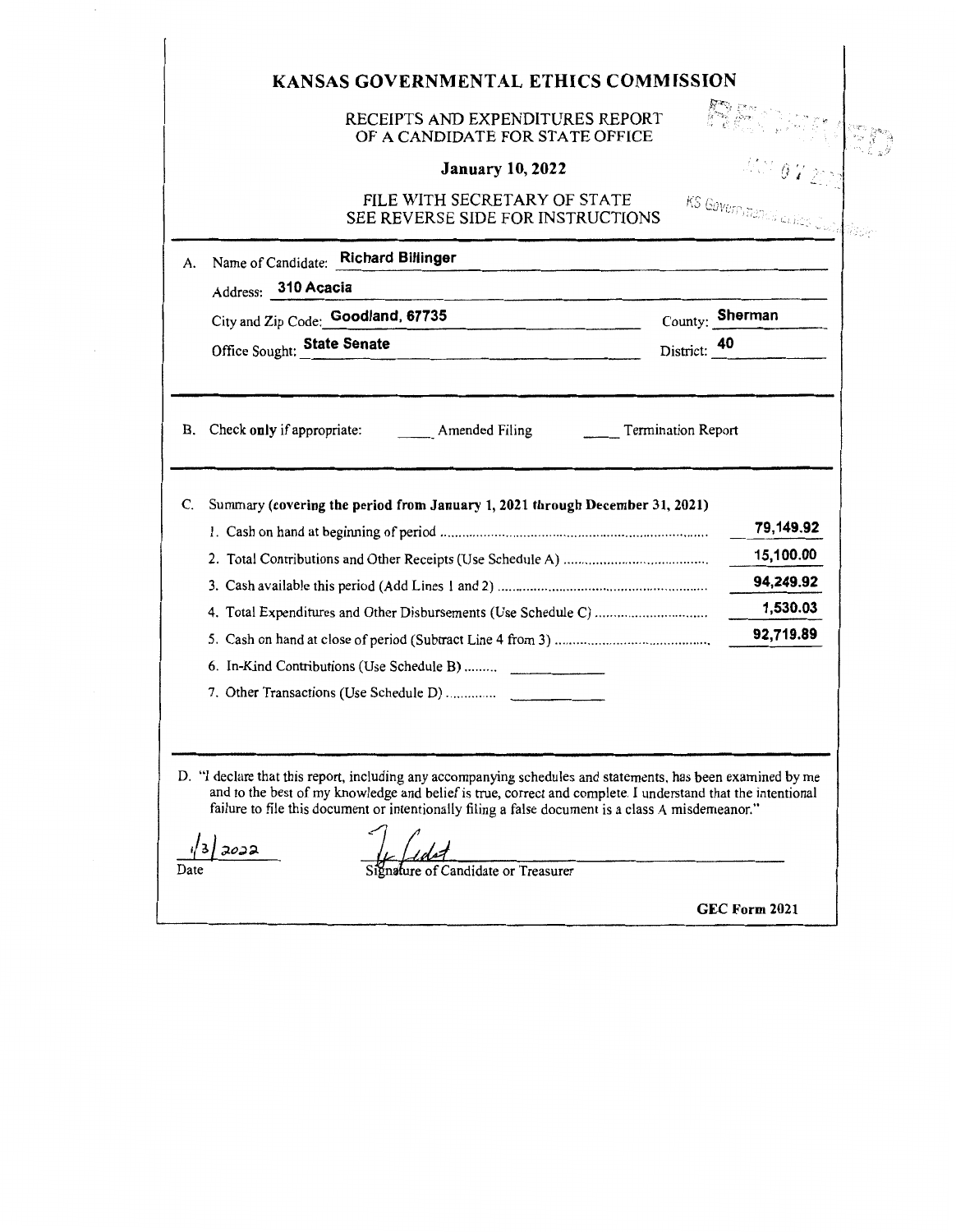Richard Billinger

(Name of Candidate)

|          | <b>Name and Address</b>                                                           | Occupation of<br><b>Individual Giving More</b><br><b>Than \$150</b><br>Cash | Check<br><b>Appropriate Box</b> |                    |                  |                                 | Amount of<br>Cash, Check, |
|----------|-----------------------------------------------------------------------------------|-----------------------------------------------------------------------------|---------------------------------|--------------------|------------------|---------------------------------|---------------------------|
| Date     | of Contributor                                                                    |                                                                             | Check                           | Loan               | E funds<br>Other | <b>Loan or Other</b><br>Receipt |                           |
| 01/15/21 | Kent Winter<br>7359 N 215th St W<br>Mount Hope, KS 67108                          |                                                                             |                                 | $\boldsymbol{\nu}$ |                  |                                 | \$100.00                  |
| 07/23/21 | <b>Textron Aviation Inc.</b><br>PO Box 77130<br>Fort Worth, TX 76177              |                                                                             |                                 |                    |                  |                                 | \$250.00                  |
| 08/30/21 | Altria Client Services LLC<br>PO Box 85088<br>Richmond, VA 23285                  |                                                                             |                                 | V                  |                  |                                 | \$500.00                  |
| 08/30/21 | Kansas Electric Power Cooperative<br>PO Box 4877<br>Topeka, KS 66604              |                                                                             |                                 | $\boldsymbol{\nu}$ |                  |                                 | \$100.00                  |
| 09/23/21 | Kansas Hospital Association<br>215 S E 8th Avenue<br>Topeka, KS 66603             |                                                                             |                                 | V                  |                  |                                 | \$500.00                  |
| 10/20/21 | Merck Sharp & Dohme Corp<br>2000 Galloping Hill Road<br>Kenilworth, NJ 07033-1310 |                                                                             |                                 |                    |                  |                                 | \$250.00                  |
| 10/20/21 | Lumen Tech Service Group LLC<br>PO Box 4065<br>Monroe, LA 71211                   |                                                                             |                                 |                    |                  |                                 | \$350.00                  |
| 10/20/21 | AT&T Services, Inc.<br>220 SE 6th Ave.<br>Topeka, KS 66603                        |                                                                             |                                 | V                  |                  |                                 | \$250.00                  |
| 10/20/21 | Anheuser Busch<br>One Busch Place<br>St Louis, Missouri 63118-1852                |                                                                             |                                 | V                  |                  |                                 | \$250.00                  |
| 11/09/21 | <b>KS BlueCross BlueShield</b><br>1133 SW Topeka Blvd<br>Topeka, KS 66629         |                                                                             |                                 | V                  |                  |                                 | \$500.00                  |
| 11/09/21 | <b>HCA KS Good Government Fund</b><br>550 N Hillside St<br>Wichita, KS 67214      |                                                                             |                                 |                    |                  |                                 | \$500.00                  |
|          | Subtotal This Page                                                                |                                                                             |                                 |                    |                  | ंबे                             | \$3,550.00                |

Page  $1$  of  $4$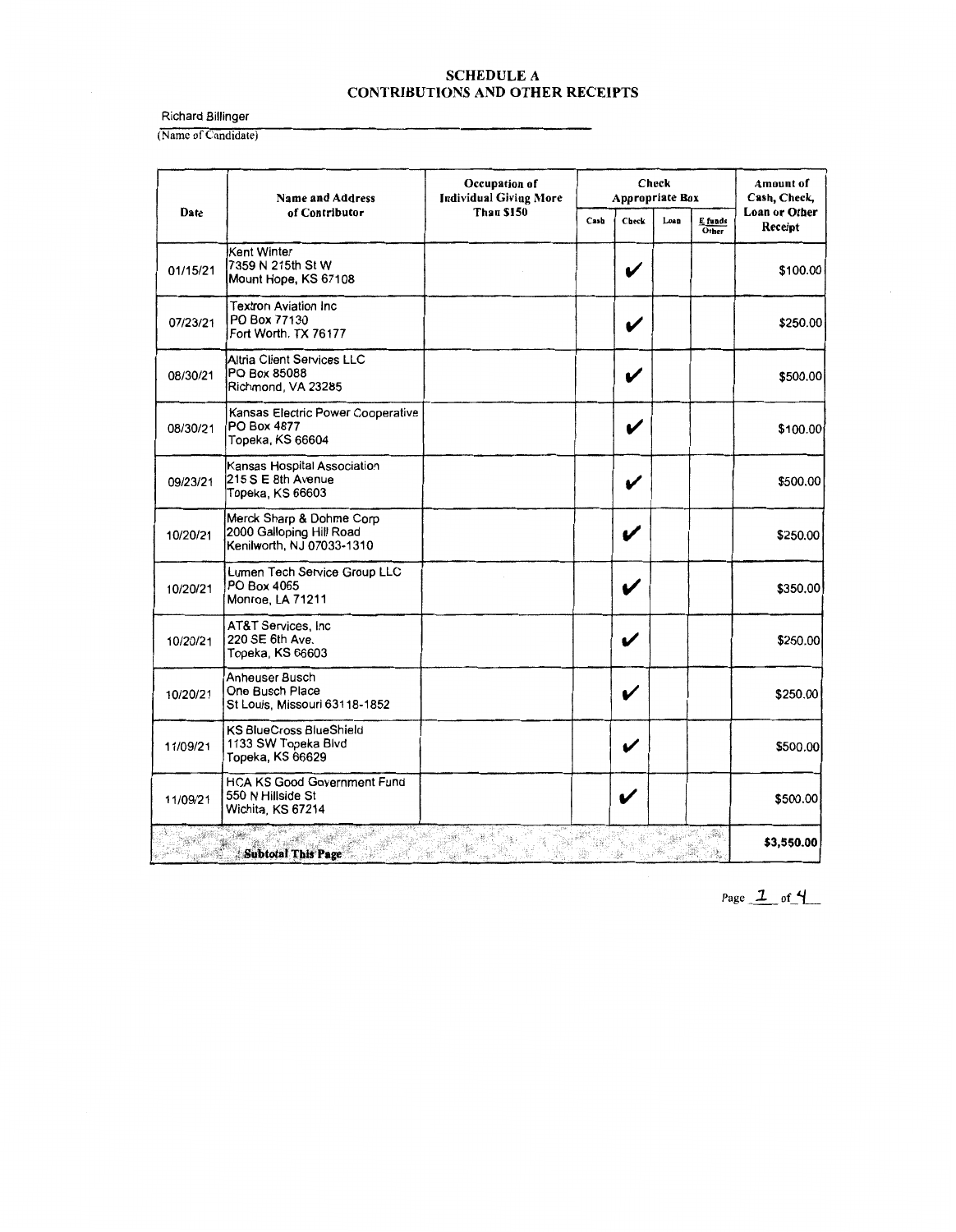Richard Billinger

 $\bar{\gamma}$ 

(Name of Candidate)

|          | <b>Name and Address</b><br>of Contributor                                                 | Occupation of<br><b>Individual Giving More</b><br><b>Than \$150</b> | <b>Check</b><br><b>Appropriate Box</b> |                    |      |                         | Amount of<br>Cash, Check, |
|----------|-------------------------------------------------------------------------------------------|---------------------------------------------------------------------|----------------------------------------|--------------------|------|-------------------------|---------------------------|
| Date     |                                                                                           |                                                                     | Cash                                   | <b>Check</b>       | Losn | E funds<br><b>Other</b> | Loan or Other<br>Receipt  |
| 11/09/21 | Midwest Health, Inc.<br>3024 SW Wanamaker Rd Ste 300<br>Topeka, KS 66614                  |                                                                     |                                        | V                  |      |                         | \$400.00                  |
| 11/09/21 | Kansas Cable PAC<br>900 S. Kansas Ave Suite 300<br>Topeka, KS 66612                       |                                                                     |                                        |                    |      |                         | \$500.00                  |
| 11/09/21 | <b>KHCA PAC</b><br>PO Box 4770<br>Topeka, KS 66604-1761                                   |                                                                     |                                        | V                  |      |                         | \$500.00                  |
| 11/09/21 | Cox Communications, INC<br>901 S George Washington Blvd<br>Wichita, KS 67211              |                                                                     |                                        |                    |      |                         | \$500.00                  |
| 11/09/21 | AT&T Services, Inc.<br>220 SE 6th Ave.<br>Topeka, KS 66603                                |                                                                     |                                        | V                  |      |                         | \$250.00                  |
| 11/09/21 | KS Society of Professional Eng<br>825 S Kansas Ave Ste 500<br>Topeka, KS 66612            |                                                                     |                                        | V                  |      |                         | \$250.00                  |
| 11/09/21 | <b>Comcast Financial Agency Corp</b><br>1701 JFK Boulevard<br>Philadelphia, PA 19103-2838 |                                                                     |                                        | V                  |      |                         | \$500.00                  |
| 11/09/21 | Microsoft Corporation<br>3720 159th Ave, NE Building 34<br>Redmond, WA 98052              |                                                                     |                                        | V                  |      |                         | \$400.00                  |
| 11/16/21 | Kansas Automobile Dealers<br>731 South Kansas Ave<br>Topeka, KS 66603-3807                |                                                                     |                                        | $\boldsymbol{\nu}$ |      |                         | \$250.00                  |
| 11/15/21 | John & Carol Sanders<br>6715 Road 22<br>Goodland, KS 67735                                | Oil & Gas Extraction                                                |                                        | V                  |      |                         | \$500.00                  |
| 11/15/21 | Hollywood Casino at KS Speedway<br>777 Hollywood Casino Blvd<br>Kansas City, KS 66111     |                                                                     |                                        | V                  |      |                         | \$500.00                  |
|          | <b>Subtotal This Page</b>                                                                 |                                                                     |                                        |                    |      |                         | \$4,550.00                |

Page  $2$  of  $4$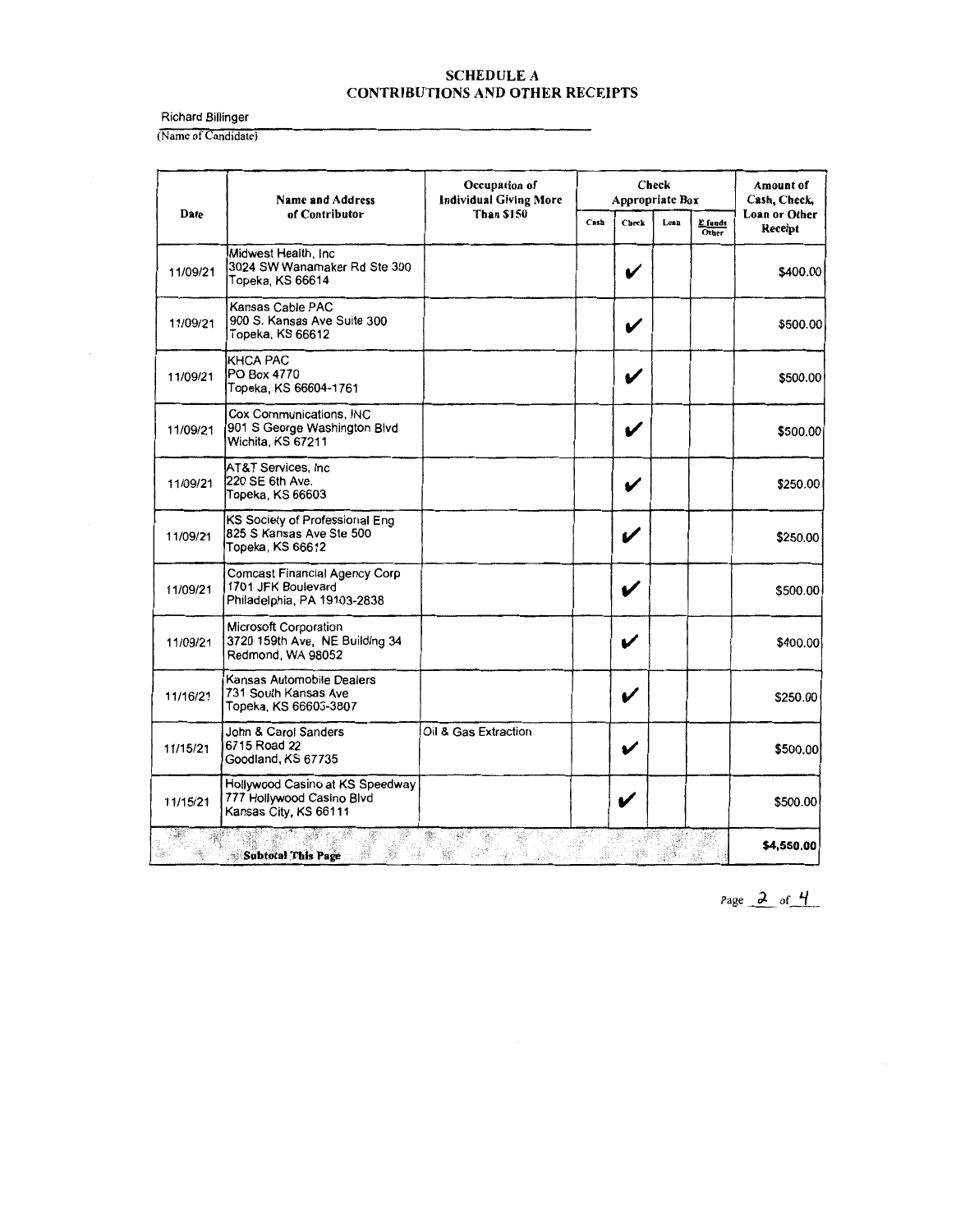Richard Billinger

 $\bar{z}$ 

(Name of Candidate)

|          | <b>Name and Address</b>                                                            | Occupation of<br><b>Individual Giving More</b><br><b>Than \$150</b> | Check<br><b>Appropriate Box</b> |              |      |                  | Amount of<br>Cash, Check, |
|----------|------------------------------------------------------------------------------------|---------------------------------------------------------------------|---------------------------------|--------------|------|------------------|---------------------------|
| Date     | of Contributor                                                                     |                                                                     | Cash                            | <b>Check</b> | Losn | E fands<br>Other | Loan or Other<br>Receipt  |
| 11/19/21 | <b>ITC Great Plains, LLC</b><br>27175 Energy Way<br>Novi, MI 48377                 |                                                                     |                                 | V            |      |                  | \$250.00                  |
| 12/14/21 | PAC of KS Ophthalmologists<br>10 W Phillip Rd Suite 120<br>Vernon Hills, IL 60061  |                                                                     |                                 |              |      |                  | \$250.00                  |
| 12/14/21 | <b>KS BlueCross BlueShield</b><br>1133 SW Topeka Blvd<br>Topeka, KS 66629          |                                                                     |                                 | V            |      |                  | \$500.00                  |
| 12/14/21 | United Health Group PAC<br>701 Pennsylvania Ave NW Ste 200<br>Washington, DC 20004 |                                                                     |                                 |              |      |                  | \$1,000.00                |
| 12/14/21 | <b>CVS Health</b><br>1 CVS Drive, MC287<br>Woonsocket, RI 02895                    |                                                                     |                                 | V            |      |                  | \$500.00                  |
| 12/14/21 | <b>KS Contractors Association</b><br>800 SW Jackson St #100<br>Topeka, KS 66612    |                                                                     |                                 | V            |      |                  | \$500.00                  |
| 12/02/21 | Cerner Corporation<br>2800 Rock Creek Pkwy<br>North Kansas City, MO 64117          |                                                                     |                                 |              |      |                  | \$500.00                  |
| 12/16/21 | <b>CUPAC of Kansas</b><br>901 SW Topeka Blvd<br>Topeka, KS 66612                   |                                                                     |                                 | V            |      |                  | \$250.00                  |
| 12/16/21 | KS Committ for Rural Electrification<br>PO Box 790<br>Meade, KS 67864-0790         |                                                                     |                                 | V            |      |                  | \$250.00                  |
| 12/22/21 | KS Rural Independent Telecoms<br>PO Box 4799<br>Topeka, KS 66604                   |                                                                     |                                 | V            |      |                  | \$500.00                  |
| 12/22/21 | Stray Dog PAC of Kansas<br>11460 Tomahawk Creek Pkwy<br>Leawood, KS 66211          |                                                                     |                                 |              |      |                  | \$200.00                  |
|          | gana.<br><b>Subtotal This Page</b>                                                 | ekter<br>Skog                                                       |                                 |              |      |                  | \$4,700.00                |

Page  $3$  of  $4$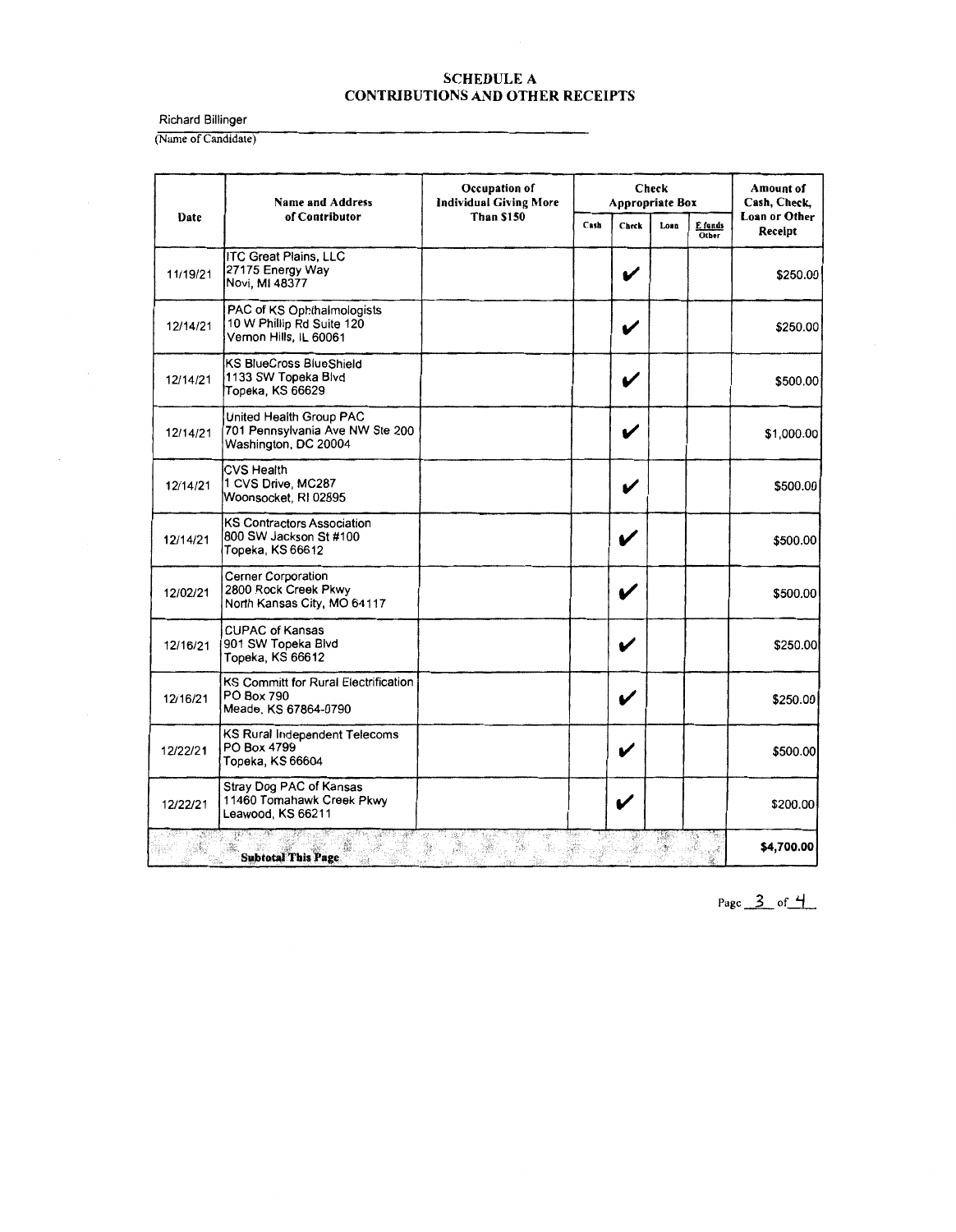Richard Billinger

 $\overline{\phantom{a}}$ 

 $\bar{z}$ 

(Name of Candidate)

|          | <b>Name and Address</b><br>of Contributor<br>Date                                       | Occupation of<br><b>Individual Giving More</b> | Check<br><b>Appropriate Box</b> |       |                             |                                 | <b>Amount of</b><br>Cash, Check, |
|----------|-----------------------------------------------------------------------------------------|------------------------------------------------|---------------------------------|-------|-----------------------------|---------------------------------|----------------------------------|
|          |                                                                                         | <b>Than \$150</b>                              | Cash                            | Check | Loan<br>E funds<br>Other    | <b>Loan or Other</b><br>Receipt |                                  |
| 12/22/21 | BCS Design, INC<br>19930 W 161st Street<br>Olathe, KS 66062                             |                                                |                                 |       |                             |                                 | \$500.00                         |
| 12/28/21 | APAC - Kansas, INC<br>PO Box 1605<br>Hutchinson, KS 67504-1605                          |                                                |                                 |       |                             |                                 | \$500.00                         |
| 12/28/21 | KS Bail Agents Association<br>301 W Ash St<br>Salina, KS 67401                          |                                                |                                 |       |                             |                                 | \$250.00                         |
| 12/28/21 | <b>BrightSpring Legacy Fund</b><br>657 S. Hurstbourne Pkwy #267<br>Louisville, KY 40222 |                                                |                                 | v     |                             |                                 | \$250.00                         |
| 12/31/21 | <b>Bruce L Christenson</b><br>3501 SW Fairlawn RD STE 200<br>Topeka, KS 66614-3975      | Manager/Member                                 |                                 |       |                             |                                 | \$500.00                         |
| 12/31/21 | Maxim Healthcare Services<br>7227 Lee DeForest Dr<br>Columbia, MD 21046                 |                                                |                                 | V     |                             |                                 | \$300.00                         |
|          |                                                                                         |                                                |                                 |       |                             |                                 |                                  |
|          |                                                                                         |                                                |                                 |       | $\mathcal{L}_{\mathcal{D}}$ |                                 | \$2,300.00                       |
|          | <b>Subtotal This Page</b>                                                               |                                                |                                 |       |                             |                                 |                                  |

# **Complete if last page of Schedule A**

| Total Itemized Receipts for Period                | \$15,100.00 |
|---------------------------------------------------|-------------|
| Total Unitemized Contributions (\$50 or less)     |             |
| Sale of Political Materials (Unitemized)          |             |
| Total Contributions When Contributor Not Known    |             |
| TOTAL REGEIPTS THIS PERIOD (to line 2 of Summary) | \$15,100.00 |

Page  $\frac{4}{5}$  of  $\frac{4}{5}$